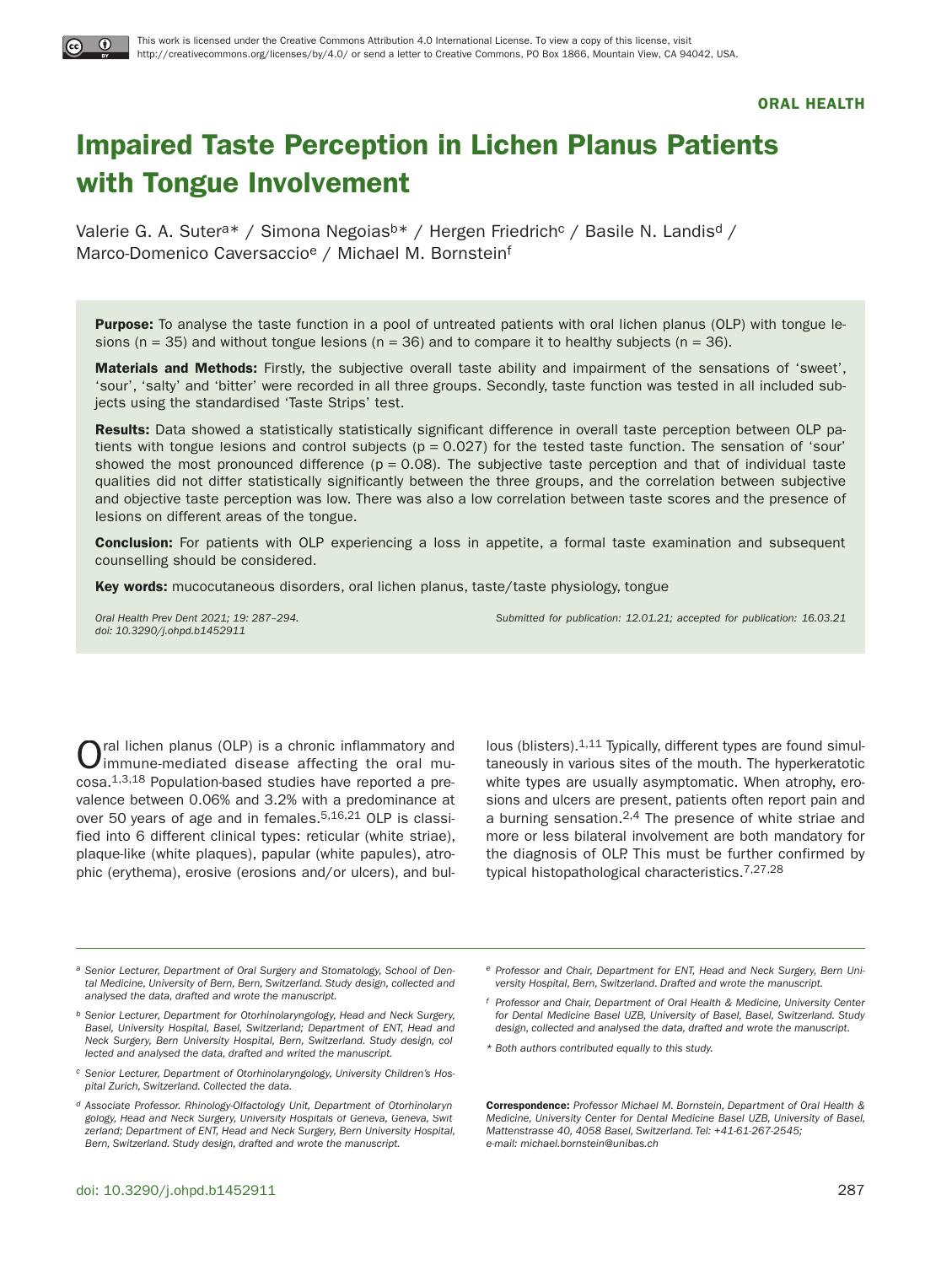

**Fig 1** Division of the dorsum of the tongue into five sections (posterior, left, middle, right and tip), and the distribution of the type of lesions observed in the four anterior sections for the 35 patients included in group 1. HK: hyperkeratotic reticular and/or plaque-like only; A/E: atrophic and/or erosive only; HK+A/E: mixed hyperkeratotic (reticular and/or plaque-like) and atrophic/erosive. NO: no lesions.

The buccal mucosa is the most affected site, followed by the tongue and the gingiva.2,3,5,16,25 Involvement of the dorsum of the tongue presents as atrophy of the papillary structure, erosion/ulceration and/or mucosal thickening, with white striae and plaques in the anterior two-thirds.

Perception of taste is induced by the activation of taste receptors found on the taste buds. Within the oral cavity, taste buds have the highest density on the tongue. Each taste bud can contain up to 100 neuroepithelial cells with receptors able to recognise all of the five human basic tastes 'sweet', 'sour', 'salty', 'bitter' and 'umami'.6,14 The front, rear and sides of the tongue are more sensitive to gustatory stimuli.32 A decline in taste sensation can lead to a decrease in the quality of life and depression.<sup>14</sup> Furthermore, restricted taste sensation results in an impaired selection of food variety, a decrease in the intake of fruit and vegetables, and consumption of more salty and sweet foods. This can be associated with vitamin deficiency,

weight gain, type II diabetes and increased caries activity.<sup>15</sup> Factors known to influence taste sensation are systemic diseases, medication, neurological diseases – including peripheral nerve damage – the patient's cognitive state, viral infections like COVID-19, and idiopathic reasons.8,16 Quantitative taste testing can be performed on the dorsum of the tongue with the standardised 'Taste Strips' test (Burghart; Wedel, Germany). This is a validated method to test four ('sweet', 'sour', 'salty', 'bitter') of the five basic taste sensations.14,20 On the other hand, to detect qualitative taste disorders, questionnaires are required.13,14,26

The aim of the present case-control study was to test the taste function in a pool of patients with OLP compared to a healthy control group and to find any correlation with the region of the tongue affected in OLP patients. Thus, the hypothesis of the study was that an altered objective taste sensation in patients with oral lichen planus and lesions on the dorsum of the tongue would be present when compared to OLP patients without tongue lesions (positive controls) and also to healthy subjects (negative controls). Furthermore, the subjective taste perception of all subjects was evaluated and correlated to the tested taste function.

## **MATERIALS AND METHODS**

## **Study Sample, Inclusion and Exclusion Criteria**

The study protocol was approved by the local ethics committee of the canton of Bern, Switzerland (approval number 166/13). The study was conducted according to the guidelines of the World Medical Association Declaration of Helsinki.<sup>31</sup> The reporting of this case-control study followed the STROBE guidelines for the reporting of observational studies.29

Patients referred to us with suspected OLP or attending an annual follow-up at the University of Bern's Department of Oral Surgery and Stomatology were initially eligible. To be included, the clinical and histopathological features of OLP as initially proposed by the WHO Collaborating Center for Oral Precancerous Lesions had to be present.7,19,27,28

For histopathologic examination by an experienced pathologist, an intraoral area with representative lesions was selected, and an incisional biopsy was performed (MB or VS). Patients with ongoing treatment for OLP were excluded. Further exclusion criteria were olfaction disorders; acute or chronic rhinosinusitis; head, neck and throat diseases; previous ENT surgery; previous radiochemotherapy; and medications or medical conditions (i.e. pregnancy, diabetes mellitus) known to induce taste disturbances. All respective ENT examinations were performed by HF or SN.

Control subjects recruited from the patient pool of the Department of Oral Surgery and Stomatology were examined by MB or VS and their eligibility to participate was confirmed based on an inconspicuous oral mucosa without any oral diseases or variation (e.g. geographic tongue). The other abovementioned exclusion criteria for the test group also applied to control subjects. Written informed consent was obtained from all included subjects.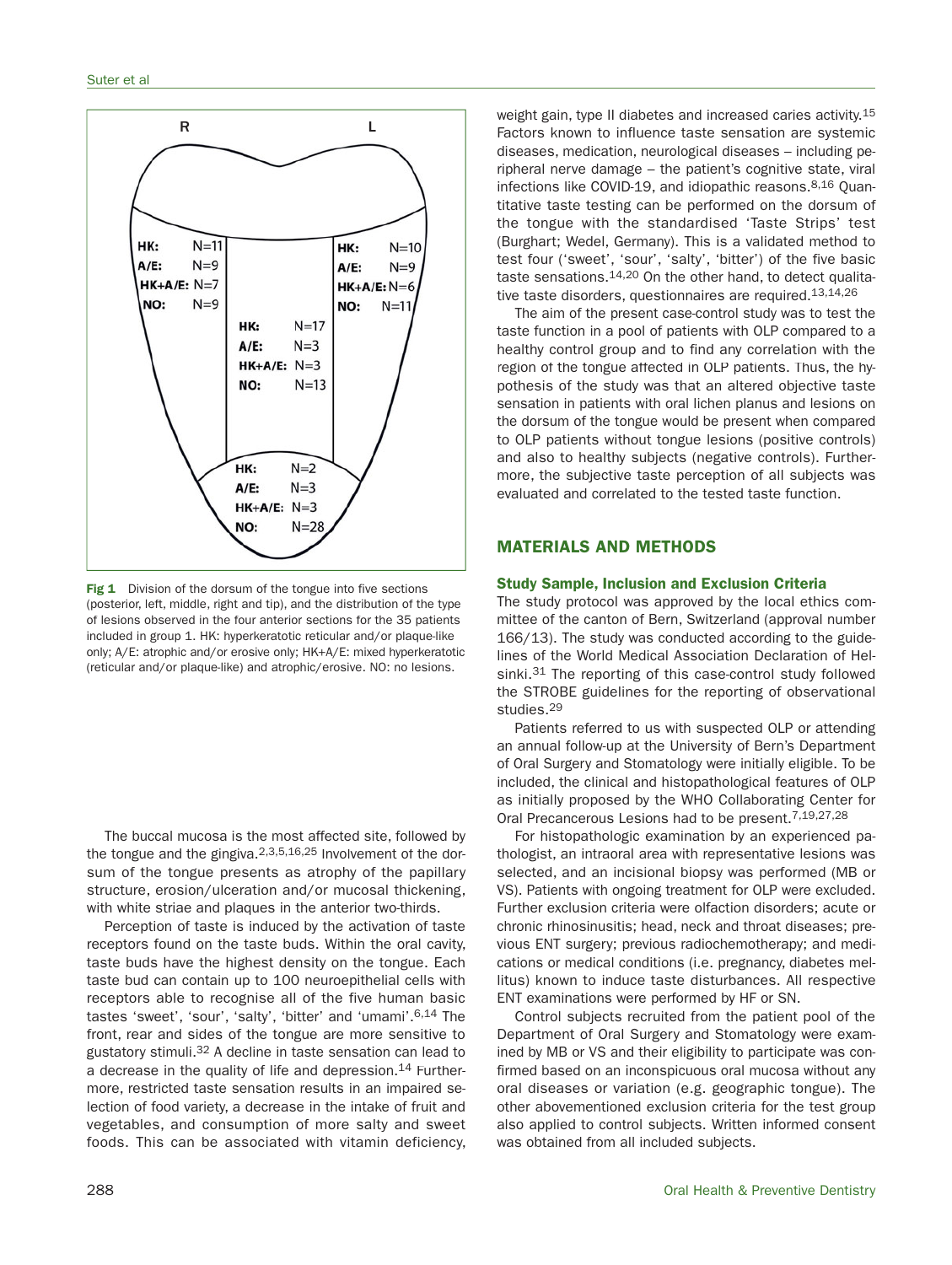|                                                                                           | Overall                                         | Group 1<br>Subjects with OLP<br>and<br>tongue lesions | Group 2<br>Subjects with OLP<br>and without tongue<br><b>lesions</b> | Group 3<br>Control subjects<br>(no mucosal lesion) |  |  |  |  |  |  |  |
|-------------------------------------------------------------------------------------------|-------------------------------------------------|-------------------------------------------------------|----------------------------------------------------------------------|----------------------------------------------------|--|--|--|--|--|--|--|
| Subjects (n)                                                                              | 107                                             | 35                                                    | 36                                                                   | 36                                                 |  |  |  |  |  |  |  |
| Age (years)<br>Mean<br>Median (p25, p75)<br>Minimum<br><b>Maximum</b>                     | 60.03<br>59.00 (52.50, 67.00)<br>27.00<br>88.00 | 61.66<br>59.00 (54.00, 69.00)<br>27.00<br>88.00       | 58.75<br>58.50 (52.00, 63.25)<br>33.00<br>82.00                      | 59.72<br>60.50 (51.00, 66.50)<br>39.00<br>87.00    |  |  |  |  |  |  |  |
| Gender (n)<br>Female, n (%)<br>Male, n (%)<br><b>Smoking</b><br>yes, $n$ $%$<br>no, n (%) | 74 (69%)<br>33 (31%)<br>9(8%)<br>98 (92%)       | 24 (69%)<br>11 (31%)<br>3(9%)<br>32 (91%)             | 26 (72%)<br>10 (28%)<br>3(8%)<br>33 (92%)                            | 24 (67%)<br>12 (33%)<br>3(8%)<br>33 (92%)          |  |  |  |  |  |  |  |
| p25: 25th percentile; p75: 75th percentile; OLP: oral lichen planus.                      |                                                 |                                                       |                                                                      |                                                    |  |  |  |  |  |  |  |

**Table 1** Demographic data of the 107 subjects included (age, gender and smoking habits)

The sample size was chosen according to a power analysis based on an age-related difference of points in the taste perception score between a person with impaired taste and one without. With a statistical significance level set at 0.05 and an assumed median taste score of 21.4, the standard deviation was 6.6 points. Sample size calculation resulted in 30 patients per group to obtain a power of 80%. The study was planned to compare subjective and objective taste in three different groups of patients: patients with OLP and tongue lesions (group 1); patients with OLP, but without tongue lesions (group 2); and a control group including patients without OLP and without tongue lesions (group 3). The subjects were recruited between November 2013 and September 2016.

## **Clinical Features**

The clinical features of OLP were recorded. $1,11$  To evaluate the dorsum of the tongue, the reticular, papular and plaquelike types were grouped into a hyperkeratotic phenotype, and the atrophic (depapilated), erosive/ulcerative and rare bullous types into an atrophic-erosive phenotype. The dorsum of the tongue was divided into five sections (Fig 1). The area posterior to the vallate papillae was not graded, and the four anterior sections (left, middle, right and tip) were classified according to the mucosal phenotype as 1) no lesion, 2) hyperkeratotic only, 3) atrophic-erosive only, 4) mixed (hyperkeratotic and atrophic-erosive).

#### **Patient's Subjective Pain and Taste Assessment**

For the first study-related assessment, the patients rated intraoral pain due to OLP on a visual analogue scale (VAS, ranging from 0 to 100 mm). Second, all subjects were asked to rate their subjective taste perception using the VAS (ranging from 0 to 100 mm; 0: my taste function is very poor; 100: I have extraordinarily good taste function). Next, they rated their level of daily life impairment caused by taste problems (VAS ranging from 0 to 100 mm; 0: I am not impaired by taste problems: 100: I am extremely impaired by my taste problems). For the qualitative assessment, a written questionnaire was also completed by the subjects. They answered the question 'Does food taste different?' by choosing one of the four options 'never, seldom, often, always', both in general and with regard to the four taste qualities 'sweet', 'sour', 'salty' and 'bitter'. They also answered with 'yes' or 'no' this question: 'Have you noticed any impairment of taste since having a mucosal disease?'

## **Taste Testing**

A validated test containing 'Taste Strips' was used for taste testing (Taste Strips, Burghart; Wedel, Germany).<sup>20</sup> Subjects were asked to stick out their tongue and to keep it in a resting position during application of the Taste Strip. The tongue dorsum of each subject was then tested on the right and left sides for each of the four taste qualities and in four different concentrations: 'sweet': 0.4, 0.2, 0.1, 0.05 g/ml sucrose; 'sour': 0.3, 0.165, 0.09, 0.05 g/ml citric acid; 'salty': 0.25, 0.1, 0.04, 0.016 g/ml sodium chloride; 'bitter': 0.006, 0.0024, 0.0009, 0.0004 g/ml quinine hydrochloride. To avoid any dispersion or dilution of the agent, subjects were asked not to talk during the procedure. Cards with the four different taste qualities written on them were accessible to the subjects to point towards the correct answer in a 'forced-choice procedure', meaning that they were obliged to select one of the taste qualities. The different tastes varied in order, but otherwise all subjects were tested identically, and a short break without rinsing the mouth was always maintained between each strip application. For each correctly identified taste, one point was given,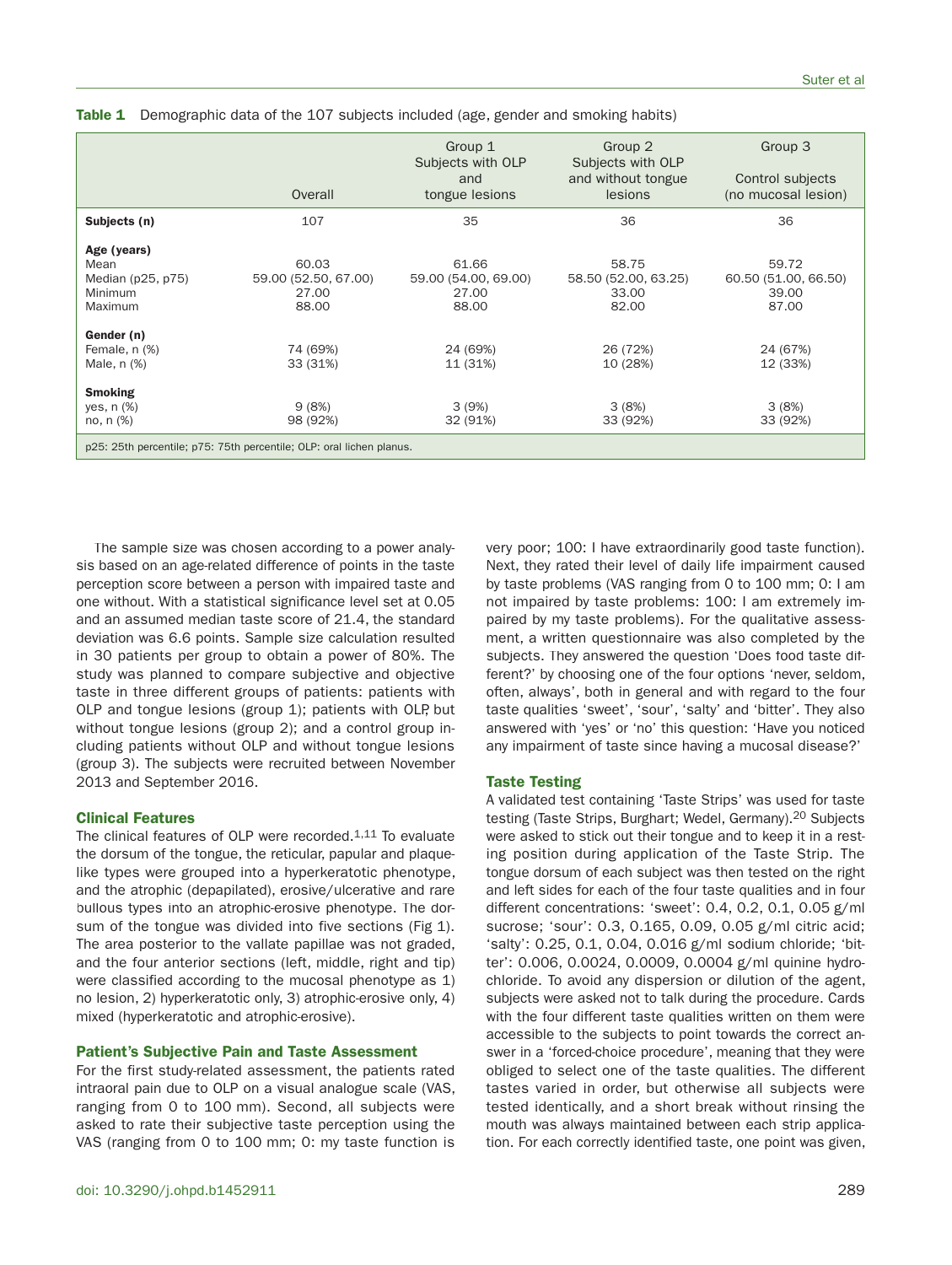

**Fig 2** Box-plot representation of pain sensations (a) for all OLP patients and for groups 1 and 2 separately using a VAS (1-100 mm). Box-plot representation of subjective taste perception (b) and subjective impairment due to taste problems (c) evaluated using a VAS (1-100 mm) for all subjects pooled and for all three groups separately. Group 1: patients with OLP and tongue lesions; group 2: patients with OLP without tongue lesions; group 3: control subjects.

resulting in values between 0 and 4 for each taste quality and side of the tongue. Total scores were calculated for the right and left sides of the tongue.

#### **Statistical Analysis**

First, the two patient groups and the control group were matched in order to have three comparable groups with respect to age and sex. In a second step, descriptive analyses were performed separately for each group as well as for the three groups together. In a third step, an overall comparison of objective and subjective taste perception of the three groups was performed using the Kruskal-Wallis test. For pairwise comparison of the groups, Mann-Whitney-Wilcoxon tests were performed. Tests measuring a potential correlation between objective and subjective taste perception were performed. Furthermore, correlation tests between taste perception and type, localisation and number of tongue sections affected were performed for group 1. Spearman's rank correlation coefficient  $(\rho)$  was caluculated to determine correlations and presented as estimates together with 95% confidence intervals. Nonparametric methods were chosen due to sample size. All p-values were corrected for multiple testing. p-values < 0.05 were considered statistically significant. All results were obtained with R, 3.3.3 (R Core Team 2013. R Foundation for Statistical Computing; Vienna, Austria).

## **RESULTS**

Overall, 71 patients with clinically and histopathologically confirmed OLP and 36 healthy subjects were included in the study. The female:male ratio of the control group was 2:1. The female:male ratio was similar for OLP patients (2.4:1). Half of the OLP patients did not present with a tongue lesion ( $n = 36$ , group 2). Figure 1 shows the types of lesions found on the dorsum of the tongues of the 35 patients in group 1. Demographic data and smoking habits of all subjects are shown in Table 1. The mean pain sensation of patients with OLP was 8.75 (VAS 1–100), and there was no statistically significant difference between OLP patients with and without tongue lesions (Fig 2a).

Subjective taste perception was similar for all groups (Fig 2b). Regarding their level of daily life impairment caused by taste problems, OLP patients with tongue lesions were subjectively not more affected than patients from the two other groups (Fig 2c). Similarly, there was no difference between the groups regarding the subjective qualitative taste sensations ('sweet', 'salty', 'sour', 'bitter'). Taste impairment since having OLP was reported by eight patients (11.2%, 6 patients with and 2 without tongue involvement, Table 2).

The Kruskal-Wallis tests for overall comparisons of taste perception between the three groups did not demonstrate statistically significant results. A statistically significant difference  $(p = 0.027)$  for taste function was found in pairwise comparisons using Mann-Whitney-Wilcoxon tests between patients with OLP affected by tongue lesions (group 1) and control subjects (group 3) (Fig 3). When analysed further for taste qualities, the sensation 'sour' showed the most pronounced difference ( $p = 0.08$ ). For patients with OLP not affected by tongue lesions, there was a statistically significant difference in the taste sensation 'salty' compared to control subjects ( $p = 0.029$ ). For both taste qualities, the control subjects performed better than did the OLP patients.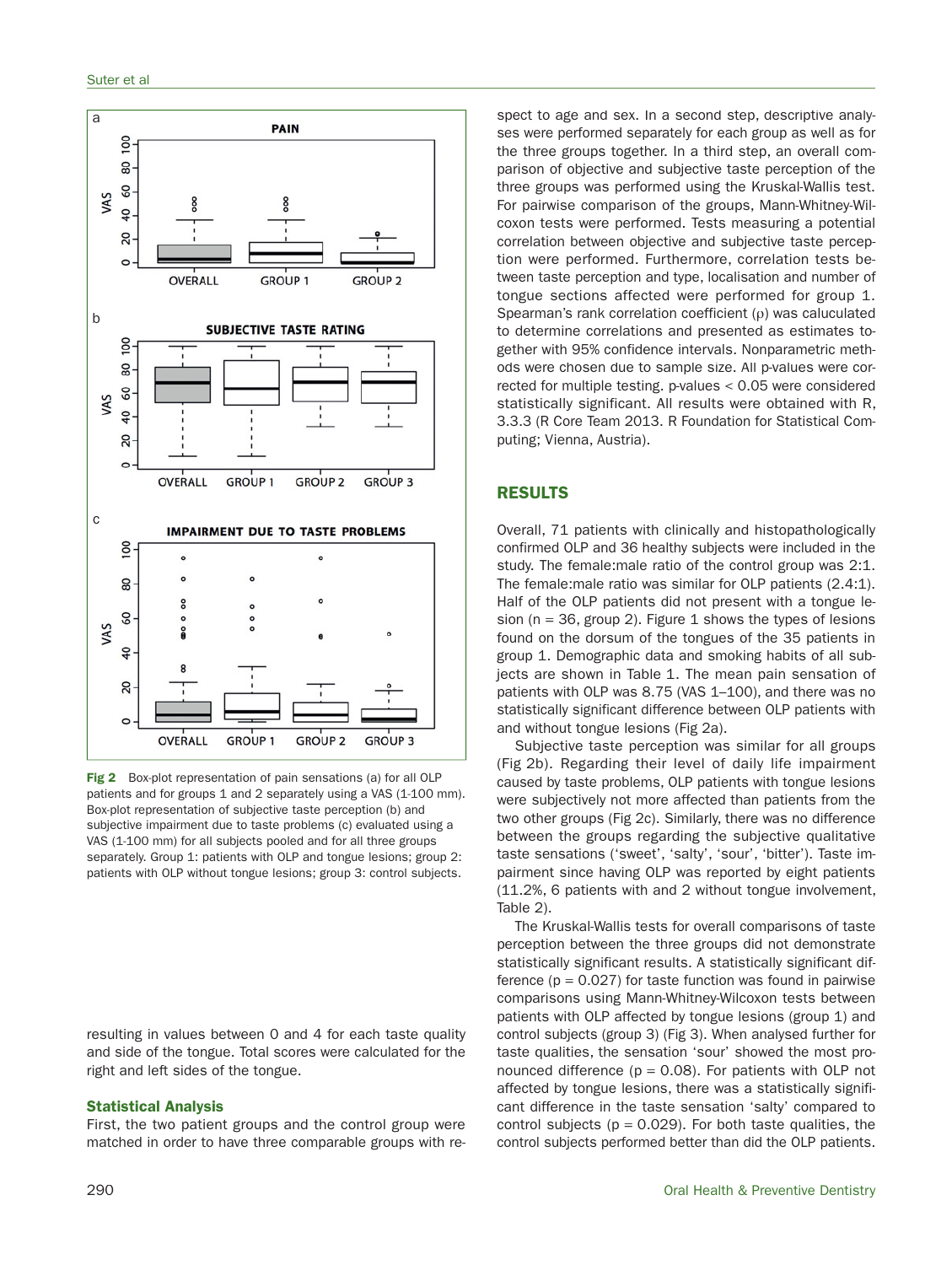| Gender<br>Age        |    | Localisation and type of<br>lesions on the tongue<br>(0: no lesion;<br>1: hyperkeratotic;<br>2: atrophic-erosive; 3: mixed) |                     | Subjective loss<br>of taste<br>VAS 0<br>(not impaired) to 100<br>(extremely impaired) | Taste strip test scores |                  |                 |                  |                          |                  |
|----------------------|----|-----------------------------------------------------------------------------------------------------------------------------|---------------------|---------------------------------------------------------------------------------------|-------------------------|------------------|-----------------|------------------|--------------------------|------------------|
|                      |    |                                                                                                                             |                     |                                                                                       | Overall<br>$0 - 32$     | Sweet<br>$0 - 8$ | Sour<br>$0 - 8$ | Salty<br>$0 - 8$ | <b>Bitter</b><br>$0 - 8$ |                  |
| $\# \mathbb{1}$<br>m | 53 | lateral right                                                                                                               | 3                   | 32                                                                                    | 14                      | 8                | $\mathbf{1}$    | $\overline{4}$   | $\mathbf 1$              |                  |
|                      |    | middle                                                                                                                      | $\mathbf 0$         |                                                                                       |                         |                  |                 |                  |                          |                  |
|                      |    |                                                                                                                             | lateral left        | $\mathbf 0$                                                                           |                         |                  |                 |                  |                          |                  |
|                      |    |                                                                                                                             | tip                 | $\mathbf 0$                                                                           |                         |                  |                 |                  |                          |                  |
| #2                   | m  | 56                                                                                                                          | lateral right       | 2                                                                                     | 69                      | 23               | $\sqrt{7}$      | $\overline{4}$   | 5                        | $\boldsymbol{7}$ |
|                      |    | middle                                                                                                                      | 2                   |                                                                                       |                         |                  |                 |                  |                          |                  |
|                      |    | lateral left                                                                                                                | 2                   |                                                                                       |                         |                  |                 |                  |                          |                  |
|                      |    | tip                                                                                                                         | 0                   |                                                                                       |                         |                  |                 |                  |                          |                  |
| #3<br>$\mathsf f$    | 88 | lateral right                                                                                                               | 2                   | 54                                                                                    | 18                      | 3                | 4               | $\mathsf 3$      | 8                        |                  |
|                      |    | middle                                                                                                                      | 2                   |                                                                                       |                         |                  |                 |                  |                          |                  |
|                      |    |                                                                                                                             | lateral left        | $\overline{c}$                                                                        |                         |                  |                 |                  |                          |                  |
|                      |    | tip                                                                                                                         | $\mathsf{O}\xspace$ |                                                                                       |                         |                  |                 |                  |                          |                  |
| $\sf f$<br>#4        | 56 | lateral right                                                                                                               | 3                   | 83                                                                                    | 13                      | $\overline{4}$   | 3               | $\mathsf O$      | 6                        |                  |
|                      |    | middle                                                                                                                      | 0                   |                                                                                       |                         |                  |                 |                  |                          |                  |
|                      |    |                                                                                                                             | lateral left        | $\overline{2}$                                                                        |                         |                  |                 |                  |                          |                  |
|                      |    |                                                                                                                             | tip                 | $\mathbf 0$                                                                           |                         |                  |                 |                  |                          |                  |
| f<br>#5              | 81 | lateral right                                                                                                               | 2                   | 60                                                                                    | 25                      | $\,$ 6 $\,$      | $\overline{7}$  | 6                | 6                        |                  |
|                      |    |                                                                                                                             | middle              | 0                                                                                     |                         |                  |                 |                  |                          |                  |
|                      |    |                                                                                                                             | lateral left        | $\overline{2}$                                                                        |                         |                  |                 |                  |                          |                  |
|                      |    |                                                                                                                             | tip                 | $\mathbf 0$                                                                           |                         |                  |                 |                  |                          |                  |
| f<br>#6              | 54 | lateral right                                                                                                               | $\mathsf{O}$        | 67                                                                                    | 23                      | $\overline{7}$   | $\overline{4}$  | $\overline{7}$   | 5                        |                  |
|                      |    | middle                                                                                                                      | 0                   |                                                                                       |                         |                  |                 |                  |                          |                  |
|                      |    |                                                                                                                             | lateral left        | 3                                                                                     |                         |                  |                 |                  |                          |                  |
|                      |    |                                                                                                                             | tip                 | $\mathbf{1}$                                                                          |                         |                  |                 |                  |                          |                  |
| $\mathsf f$<br>#7    | 50 | lateral right                                                                                                               | $\mathsf{O}$        | 70                                                                                    | 21                      | 8                | $\overline{4}$  | $\overline{4}$   | 5                        |                  |
|                      |    |                                                                                                                             | middle              | 0                                                                                     |                         |                  |                 |                  |                          |                  |
|                      |    |                                                                                                                             | lateral left        | $\mathsf{O}\xspace$                                                                   |                         |                  |                 |                  |                          |                  |
|                      |    |                                                                                                                             | tip                 | $\mathbf 0$                                                                           |                         |                  |                 |                  |                          |                  |
| $\#8$                | m  | 33                                                                                                                          | lateral right       | $\mathbf 0$                                                                           | 50                      | 25               | $\sqrt{ }$      | 6                | $\overline{7}$           | 5                |
|                      |    |                                                                                                                             | middle              | 0                                                                                     |                         |                  |                 |                  |                          |                  |
|                      |    |                                                                                                                             | lateral left        | $\mathsf{O}\xspace$                                                                   |                         |                  |                 |                  |                          |                  |
|                      |    |                                                                                                                             | tip                 | $\mathsf{O}\xspace$                                                                   |                         |                  |                 |                  |                          |                  |
|                      |    |                                                                                                                             |                     |                                                                                       |                         |                  |                 |                  |                          |                  |

**Table 2** Gender, age, localisation of tongue lesions and objective taste test scores (by Taste Strips) of the eight patients (#1– #8) with subjective impairment of taste since affected by oral lichen planus

The correlation between subjective and objective taste perception was low (ρ between -0.3 to 0.3) overall and for most of the different tastes in all three groups. A medium correlation between subjective and objective taste perception was found for the overall taste impairment in group 2 (ρ = 0.423, CI [0.122, 0.672]), and for the perception of 'sweet' in group  $1$  ( $\rho$  = -0.428, CI [-0.611, -0.185]). In group 1, there was a low correlation ( $\rho = -0.3$  to 0.3) between taste scores and the presence of lesions in the different areas of the tongue (Fig 1). A low correlation ( $\rho = -0.3$  to 0.3) was also found between the type of lesion, the number of affected lesions and taste scores.

## **DISCUSSION**

The present study showed a lower overall measured taste perception in patients affected by OLP with tongue lesions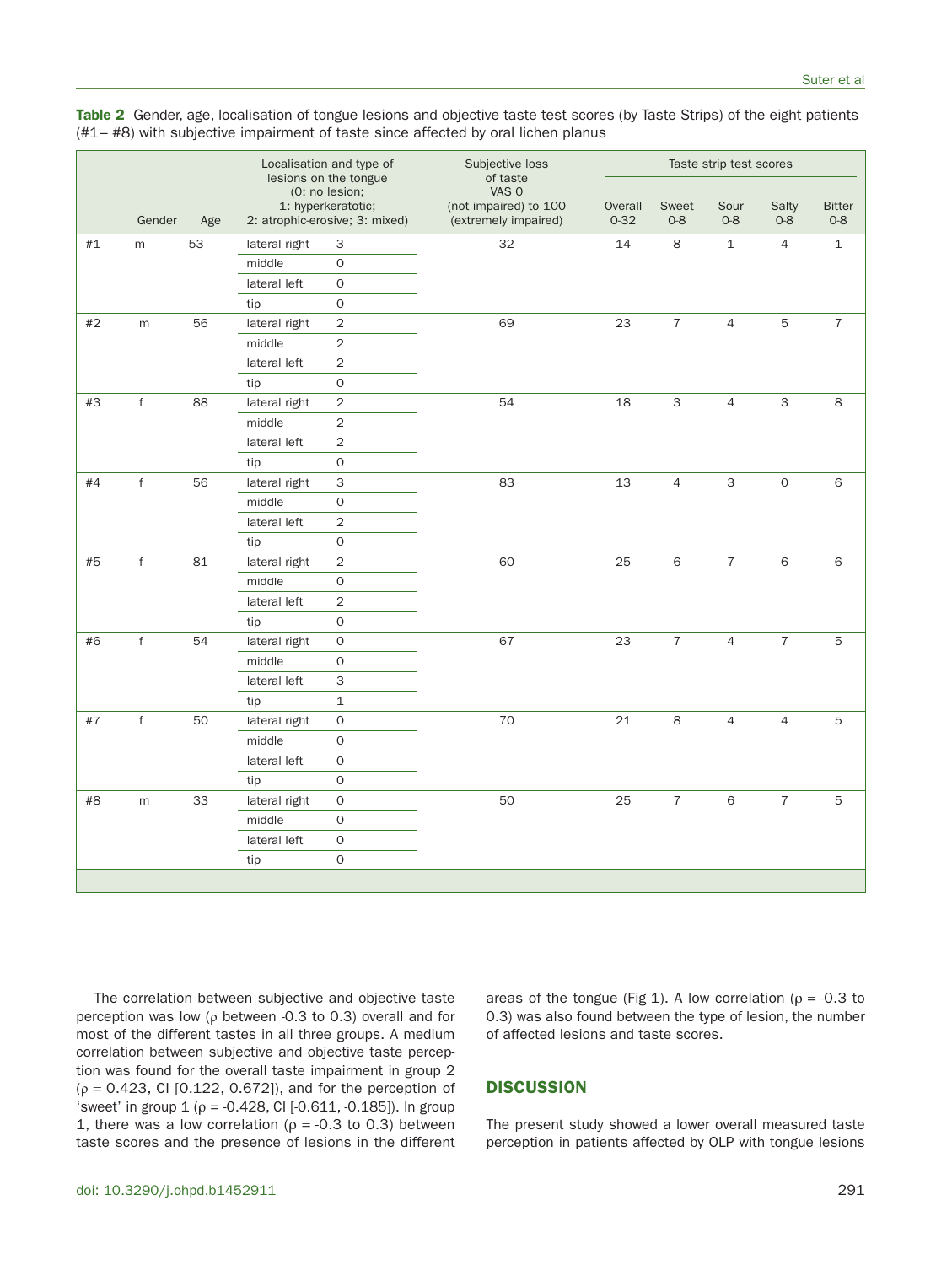

**Fig 3** Box-plot representing the taste function measured by Taste Strips overall (a; score 0-32) and for the taste of 'sweet' (b; score 0-8), 'sour' (c; score 0-8), 'salty' (d; score 0-8), and 'bitter' (e; score 0-8) in the three groups. Group 1: patients with OLP and tongue lesions; group 2: patients with OLP without tongue lesions; group 3: control subjects.

compared to healthy subjects, and this was most pronounced for the taste 'sour'. Patients with OLP without tongue lesions had a lower perception of 'salty' than healthy subjects. Subjectively, however, taste perception in patients with OLP was not more disturbed than was the case among healthy subjects. The 'Taste Strips' test is a straightforward test for the measurement of taste function. It has been validated on healthy subjects and used in various studies assessing taste function.20,22,24,30 To the best of our knowledge, this is the first sufficiently powered study testing gustatory function in patients with OLP with and without tongue lesions. Our own group previously published preliminary data from an OLP group with tongue lesions.26 Increasing the study population confirmed that overall taste perception was reduced in the group of OLP patients with tongue lesions.

The overall lower taste perception in patients affected by OLP with tongue lesions confirmed the hypothesis of the study. The diminished sensation could be explained by the lower density of taste buds and papillae on the dorsum of the tongue affected by atrophy, erosion, ulceration or hyperkeratosis in conjunction with OLP. However, the type of lesion did not seem to be the determining factor, as in the present study a subgroup analysis showed only a low correlation between lesion type and taste perception scores. Nevertheless, it is important to consider that taste buds are also found on the palate, oropharynx, larynx, upper oesophagus and intestine, but it is unlikely that the latter contribute to the perception and discrimination of taste.6

Taste function also varies in healthy subjects and according to ethnocultural background, age and gender of patients. It has been observed that people living in the Medi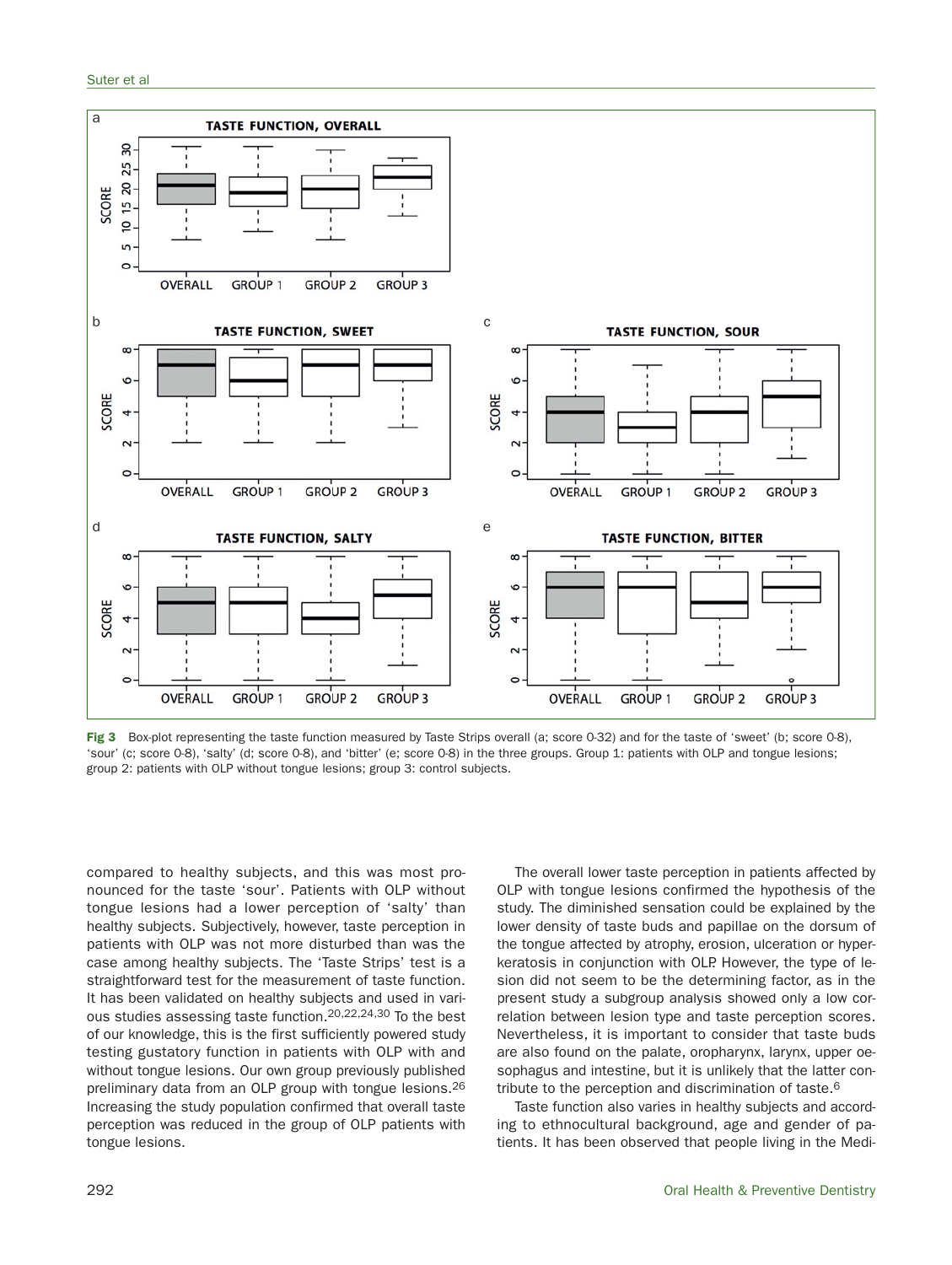terranean region have lower taste threshold scores than do Germans or Austrians,24 women have better taste perception than men,<sup>20</sup> and that the taste function decreases with age.20,23,33 A Japanese study showed reduced taste perception in the elderly for all taste qualities with the exception of 'sweet' in comparison to young adults.<sup>33</sup> In general, the diminished sensation of taste in the elderly is also attributed to a lower quantity of taste buds. In the present study, the subjects of all three groups were of a similar age; thus, age should not have been a confounding factor. The study population was from the same ethnocultural environment and gender distribution was equal between the groups. The fact that we selected our own control group of patients with inconspicuous oral mucosa, who were tested by the same investigator, is a further advantage of the present study, in contrast to the comparison of results of a population tested elsewhere.

In the present study, it was the 'sour' taste that was predominantly reduced in the OLP patients with tongue lesions. A study of an Israeli population showed that persons with symptomatic OLP avoided eating citrus fruits and tomatoes, as well as hard or spicy foods.12 Also, a statistically significant association was found between food preferences and lesion locations, with a higher prevalence of tongue lesions in patients avoiding citrus fruits. A possible explanation for the lower 'sour' scores of OLP subjects with tongue lesions in the present study is that they were less trained in recognising 'sour' due to avoiding it. It has also been shown that there is a better performance for citric acid at the tip of the tongue. $14,23$  In the present study however, no correlation could be found between the lower score of 'sour' and the location of lesions in OLP patients.

The inclusion of a group of patients with OLP but without tongue lesions seems to confirm that the taste alteration is more pronounced when the tongue is affected, as overall taste perception did not differ between healthy subjects and the group of OLP patients without tongue lesions. However, Mann-Whitney-Wilcoxon analysis showed an altered perception of 'salty' in the group of OLP patients without tongue lesions compared to healthy subjects. Besides the possibility that persons with OLP without tongue lesions have a reduced salty perception, it is also possible that people of this group had a lower threshold of recognition. This has been described in patients affected by heart disease and those on a low-salt diet. It has been stated that a general reduction in salt intake decreases its threshold recognition.9 These specific health and dietary factors – which could have been a confounding factor in this elderly population – were not considered in this study. In the literature, a possible association between a higher risk for cardiovascular disease and OLP, particularly in patients with erosiveatrophic lesions, probably due to the chronic inflammatory state, has been described.<sup>10</sup> However, there is no description in the literature of a known association between OLP and the tendency to avoid salt in food.

Treatment of OLP is recommended for erosive, ulcerative and chronic inflammatory lesions. Usually, these patients also request treatment due to pain associated with these lichen manifestations. Some patients may not complain about pain, but mention an unspecified soreness in their mouth. Thus, pain, soreness and the type of lesions present are considered as determining factors for choosing the treatment modality for OLP, and not the taste function. It would however be interesting to test patient's taste scores over time with and without treatments to see if there is any beneficial effect.

## **CONCLUSION**

Patients affected by OLP and with tongue lesions can have an impaired overall taste perception, including a specific impairment of the perception of 'sour' taste. Interestingly, OLP patients may not complain of taste impairment as they are often not subjectively disturbed. Thus, in daily clinical practice, there is no necessity for taste testing in OLP patients on a routine basis. However, if OLP patients exhibit reduced appetite, a taste perception test may be indicated to identify a possible cause.

## **ACKNOWLEDGEMENTS**

The authors thank Mr. Gabriel Fischer, significantis GmbH, Herzwil b. Köniz, Switzerland, for his assistance with the statistical analysis. This study was funded by departmental funds only.

## **REFERENCES**

- Andreasen JO. Oral lichen planus. 1. A clinical evaluation of 115 cases. Oral Surg Oral Med Oral Pathol 1968;25:31–42.
- 2. Bermejo-Fenoll A, Sánchez-Siles M, López-Jornet P, Camacho-Alonso F, Salazar-Sánchez N. A retrospective clinicopathological study of 550 patients with oral lichen planus in south-eastern Spain. J Oral Pathol Med 2010;39:491–496.
- 3. Bornstein MM, Kalas L, Lemp S, Altermatt HJ, Rees TD, Buser D. Oral lichen planus and malignant transformation: a retrospective follow-up study of clinical and histopathologic data. Quintessence Int 2006;37: 261–271.
- 4. Budimir V, Richter I, Andabak-Rogulj A, Vučićević-Boras V, Budimir J, Brailo V. Oral lichen planus – retrospective study of 563 Croatian patients. Med Oral Patol Oral Cir Bucal 2014;19:e255–e260.
- 5. Carbone M, Arduino PG, Carrozzo M, Gandolfo S, Argiolas MR, Bertolusso G, et al. Course of oral lichen planus: a retrospective study of 808 northern Italian patients. Oral Dis 2009;15:235–243.
- 6. Chaudhari N, Roper SD. The cell biology of taste. J Cell Biol 2010;190: 285–296.
- 7. Cheng LY-S, Gould A, Kurago Z, Fantasia J, Muller S. Diagnosis of oral lichen planus: a position paper of the American Academy of Oral and Maxillofacial Pathology. Oral Surg Oral Med Oral Pathol Oral Radiol 2016; 122:332–354.
- 8. Cirillo N, Colella G. Self-reported smell and taste alteration as the sole clinical manifestation of SARS-CoV-2 infection. Oral Surg Oral Med Oral Pathol Oral Radiol 2021;131:e95–e99
- 9. Cohen LP, Hummel SL, Maurer MS, López-Pintado S, Wessler JD. Salt taste recognition in a heart failure cohort. J Card Fail 2017;23:538–544.
- 10. Conrotto D, Barattero R, Carbone M, Gambino A, Sciannameo V, Ricceri F, et al. Can atrophic-erosive oral lichen planus promote cardiovascular diseases? A population-based study. Oral Dis 2018;24:215–218.
- 11. Cooke BED. The oral manifestations of lichen planus; 50 cases. Brit Dent J 1954;96:1–9.
- 12. Czerninski R, Zadik Y, Kartin-Gabbay T, Zini A, Touger-Decker R. Dietary alterations in patients with oral vesiculoulcerative diseases. Oral Surg Oral Med Oral Pathol Oral Radiol 2014;117:319–323.